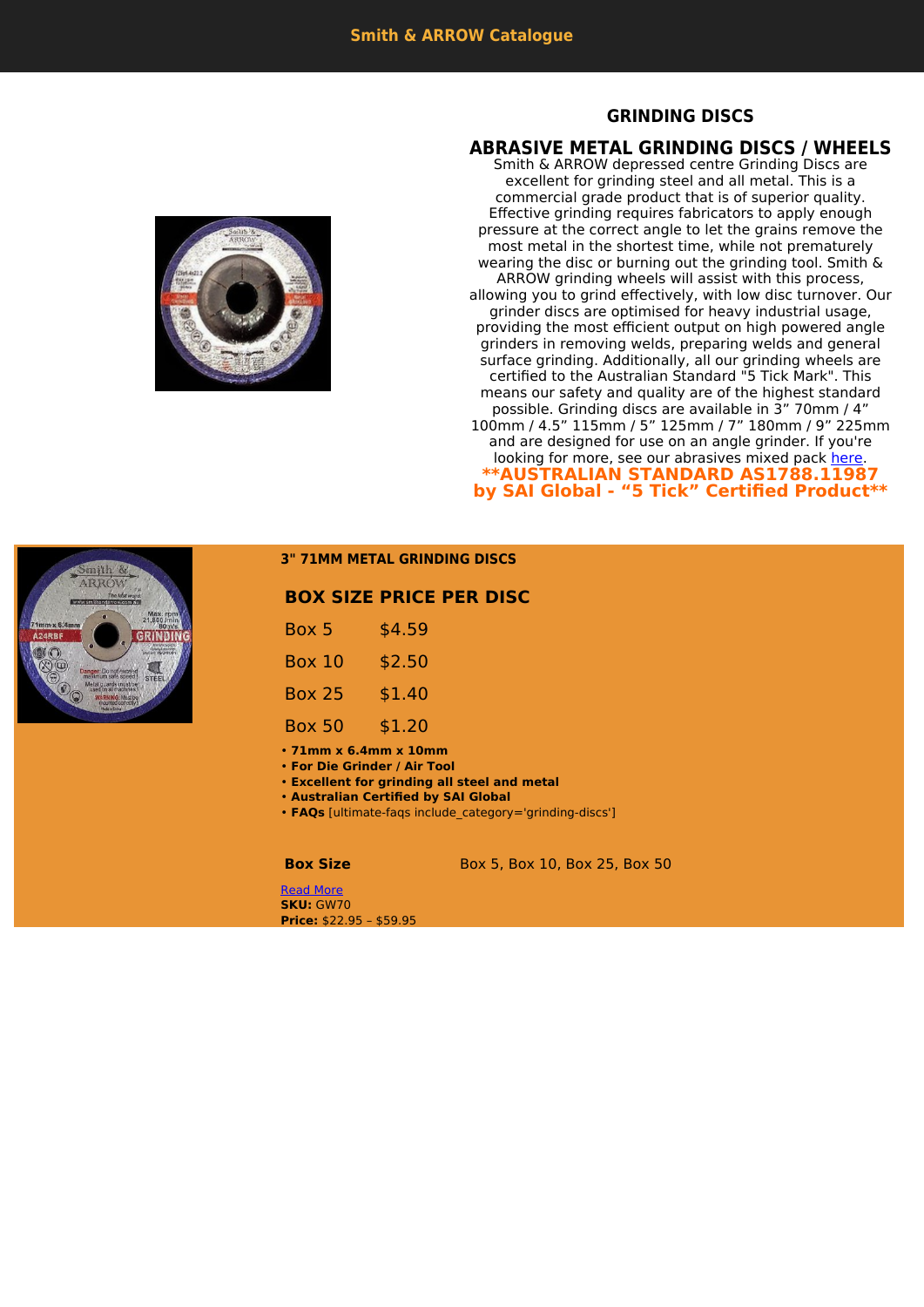

## **4" 100MM METAL GRINDING DISCS**

# **BOX SIZE PRICE PER DISC**

| Box 5          | \$4.59 |
|----------------|--------|
| <b>Box 10</b>  | \$3.00 |
| <b>Box 25</b>  | \$2.00 |
| <b>Box 50</b>  | \$1.70 |
| <b>Box 100</b> | \$1.60 |

• **100mm x 6.4mm x 16mm**

- **Excellent for grinding all steel and metal**
- **FAQs** [ultimate-faqs include\_category='grinding-discs']

**Box Size** Box 5, Box 10, Box 25, Box 50, Box 100

### [Read More](https://www.smithandarrow.com.au/product/grinding-discs-wheels/4-100mm-grinding-discs-wheels/metal-grinding-discs-wheels-4-100mm-2/) **SKU:** GW100 **Price:** \$22.95 – \$159.95



## **4.5" 115MM METAL GRINDING DISCS**

|                | <b>BOX SIZE PRICE PER DISC</b> |
|----------------|--------------------------------|
| Box 5          | \$4.39                         |
| <b>Box 10</b>  | \$3.00                         |
| <b>Box 25</b>  | \$1.80                         |
| <b>Box 50</b>  | \$1.58                         |
| <b>Box 100</b> | \$1.50                         |

• **115mm x 6.4mm x 22.23mm**

• **Excellent for grinding all steel and metal**

• **FAQs** [ultimate-faqs include\_category='grinding-discs']

**Box Size** Box 5, Box 10, Box 25, Box 50, Box 100

[Read More](https://www.smithandarrow.com.au/product/grinding-discs-wheels/4-5-115mm-grinding-discs-wheels/metal-grinding-discs-wheels-4-100mm/) **SKU:** GW115 **Price:** \$21.95 – \$149.95

### **5" 125MM METAL GRINDING DISCS**

## **BOX SIZE PRICE PER DISC**

| Box 5          | \$5.19 |
|----------------|--------|
| Box 10         | \$4.00 |
| <b>Box 25</b>  | \$2.80 |
| <b>Box 50</b>  | \$2.30 |
| <b>Box 100</b> | \$2.10 |
|                |        |

• **125mm x 6.4mm x 22.23mm**

- **Excellent for grinding all steel and metal**
- **FAQs** [ultimate-faqs include\_category='grinding-discs']

### **Box Size** Box 5, Box 10, Box 25, Box 50, Box 100

[Read More](https://www.smithandarrow.com.au/product/grinding-discs-wheels/5-125mm-grinding-discs-wheels/metal-grinding-discs-wheels-5-125mm/) **SKU:** GW125 **Price:** \$25.95 – \$209.95